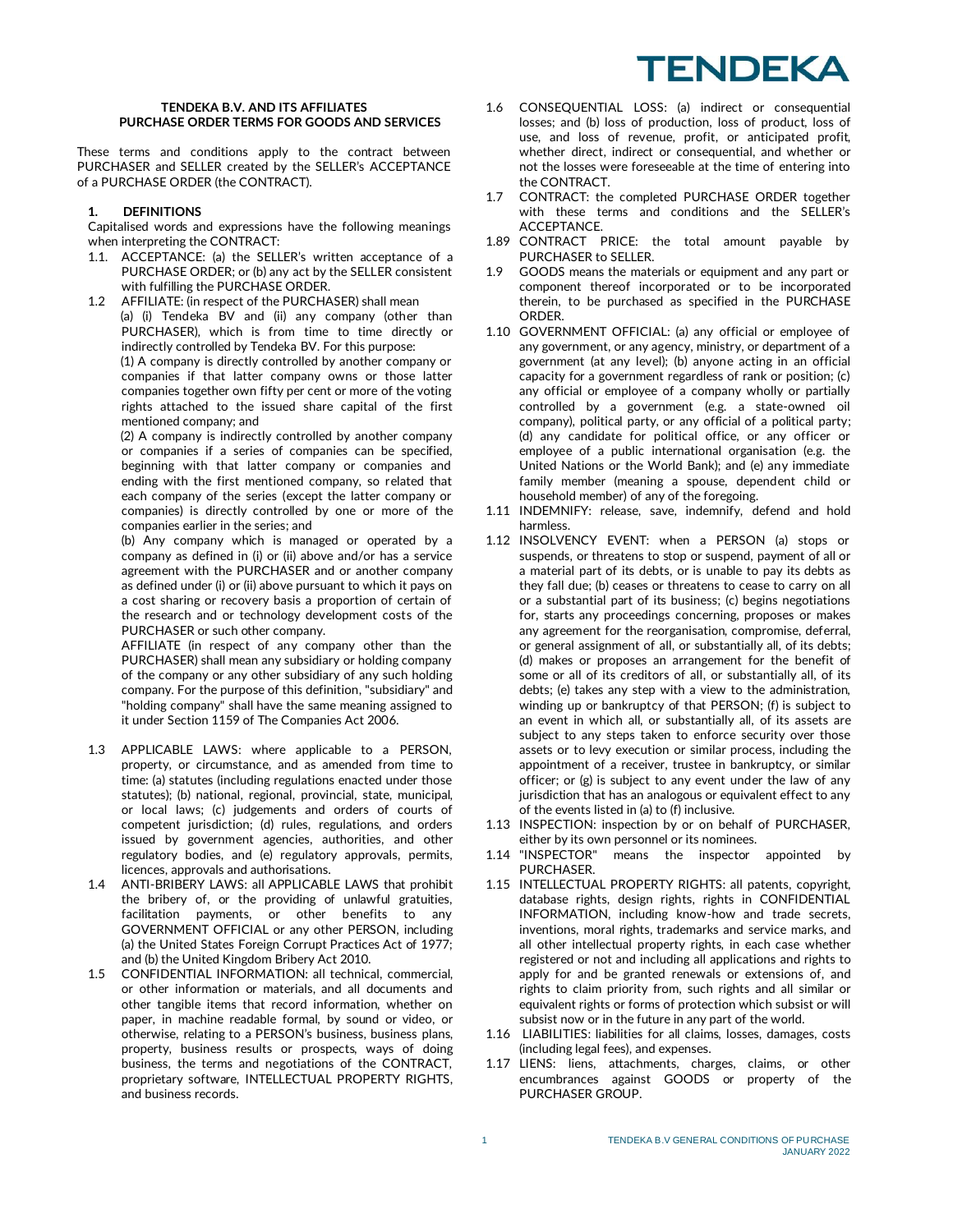- 1.18 PERSON: (a) a natural person: or (b) a legal person including any individual, partnership, limited partnership, firm, trust, body corporate, government, governmental body, agency or unincorporated body.
- 1.19 "PURCHASE ORDER" the PURCHASER's order for the supply of GOODS and/or SERVICES issued by the PURCHASER to the SELLER containing details of the SELLER's fixed commercial proposal, referencing all pertinent associated papers and documents, and incorporating these terms and conditions.
- 1.20 PURCHASER: the PERSON identified on the PURCHASE ORDER as the purchaser of the GOODS.
- 1.21 PURCHASER GROUP: (a) the PURCHASER; (b) its AFFILIATES; and (c) its directors, officers and employees (including agency personnel) but shall not include any member of the SELLER GROUP.
- 1.22 PURCHASER MATERIALS: materials, equipment and tools, drawings, specifications and data supplied by the PURCHASER to the SELLER.
- 1.23 SELLER means the PERSON identified on the PURCHASE ORDER as the seller of the GOODS and/or SERVICES.
- 1.24 SELLER GROUP means the SELLER, its SUB SUPPLIERS, its and their respective AFFLIATES and its and their respective directors, officers and employees (including agency personnel) but shall not include any member of the PURCHASER GROUP.
- 1.25 SELLER PERSONNEL: any individual provided by SELLER, whether directly or indirectly, and assigned to work in connection with the performance of the CONTRACT whether or not an employee of SELLER GROUP.
- 1.26 SERVICES: services to be supplied by the SELLER under the CONTRACT, including the results of those services.
- 1.27 SUB SUPPLIER means the PERSON (other than PURCHASER) having a contract with SELLER for the supply of the GOODS and/or SERVICES, or a part of the GOODS and/or SERVICES.
- 1.28 TAXES: all taxes, duties, levies, import, export, customs, stamp or excise duties (including clearing and brokerage charges), charges, surcharges, withholdings, deductions or contributions that are imposed or assessed by any competent authority of the country where the GOODS and/or SERVICES are provided or performed or any other country in accordance with APPLICABLE LAWS.
- 1.29 TRADE CONTROL LAWS: all APPLICABLE LAWS concerning the import, export, or re-export of goods, software, or technology, or their direct product, including; (a) applicable customs regulations, Council Regulation (EC) No. 428/2009; (b) any sanction regulations issued by the Council of the European Union; (c) the International Traffic in Arms Regulations ("ITAR"); (d) the Export Administration Regulations ("EAR"); and (e) the regulations and orders issued or administered by the US Department of the Treasury, Office of Foreign Assets Control in relation to export control, anti-boycott, and trade sanctions matters.

### **2. APPLICABILITY**

2.1 The PURCHASE ORDER shall be solely governed by these terms and conditions (GENERAL CONDITIONS) and any other special terms and conditions as specified in the PURCHASE ORDER (SPECIAL CONDITIONS), which are deemed to form an integral part of the PURCHASE ORDER. In the event of any contradictions or conflict between the GENERAL CONDITIONS and the SPECIAL CONDITIONS the order of precedence shall be as follows: (1) SPECIAL CONDITIONS (2) GENERAL CONDITIONS.

- 2.2 Standard terms and conditions of the SELLER or any other terms and conditions specified by the SELLER shall not apply to the PURCHASE ORDER (notwithstanding if the SELLER'S terms and conditions are provided later than the GENERAL CONDITIONS and any SPECIAL CONDITIONS), unless expressly accepted in writing by PURCHASER. Reference to the SELLER'S documents shall have no bearing on the terms and conditions of the CONTRACT, unless specifically agreed to in writing by PURCHASER. All correspondence and documents shall be in the English language.
- 2.3 The SELLER shall be deemed to have satisfied itself, before entering into its obligations under the CONTRACT, as to the extent and nature of the work and the correctness and accuracy of all documents and technical information provided by the PURCHASER and all other matters which could affect the performance of the CONTRACT.
- 2.4 Time is of the essence for the performance of the CONTRACT.
- 2.5 Any information supplied by the PURCHASER is the property of the PURCHASER and will not be used by the SELLER for any purpose other than performance of the CONTRACT.

## **3. SUPPLY OF GOODS**

- 3.1 The SELLER shall deliver the goods on the date stipulated in the PURCHASE ORDER for the delivery of the GOODS. SELLER agrees that it will use diligent efforts to perform in a timely and diligent manner. Without prejudice to the SELLER's obligation to deliver the GOODS on the delivery date specified in the PURCHASE ORDER, the SELLER shall give the PURCHASER or its authorised representative, notice in writing, immediately if any delay is foreseen.
- Delivery terms shall be in accordance with the latest edition of "Incoterms" issued by the International Chamber of Commerce in Paris, France. In the event of any conflict with these and any of the terms and conditions of the CONTRACT the latter shall take precedence.
- 3.3 Delivery of the GOODS will only be accepted if accompanied by a copy of the PURCHASE ORDER plus all other deliverables as specified in the PURCHASE ORDER.
- 3.4 Partial item deliveries are not acceptable unless agreed in writing with the PURCHASER and such acceptance by PURCHASER shall not discharge the SELLER's obligation to deliver the GOODS on time.
- 3.5 The SELLER warrants and represents that the GOODS shall be new, of good quality and workmanship, free from errors or defects and shall be fit for the purpose for which the GOODS are generally intended and/or for which the PURCHASER has informed the SELLER, or the SELLER has represented they are intended. The GOODS shall comply in all respects with the specifications given in the PURCHASE ORDER and with any sample provided to the PURCHASER, and if the GOODS are sold by description they shall comply with that description.
- 3.6 If there is any failure to meet the warranty set out at article 3.5, (other than arising from fair wear or tear or disregard of the SELLER's written operating instructions) which a) appears within eighteen (18) months from the date of delivery, or within twelve (12) months after the GOODS have been put into commercial operation following satisfactory completion of the commissioning and testing programme, if any, whichever occurs first, (WARRANTY PERIOD) or b) results from a cause reported to or discussed with the SELLER during the period described in subclause (a) without prejudice to the PURCHASER'S right to reject the GOODS and/or terminate the CONTRACT, the SELLER shall, on written notification from the PURCHASER of any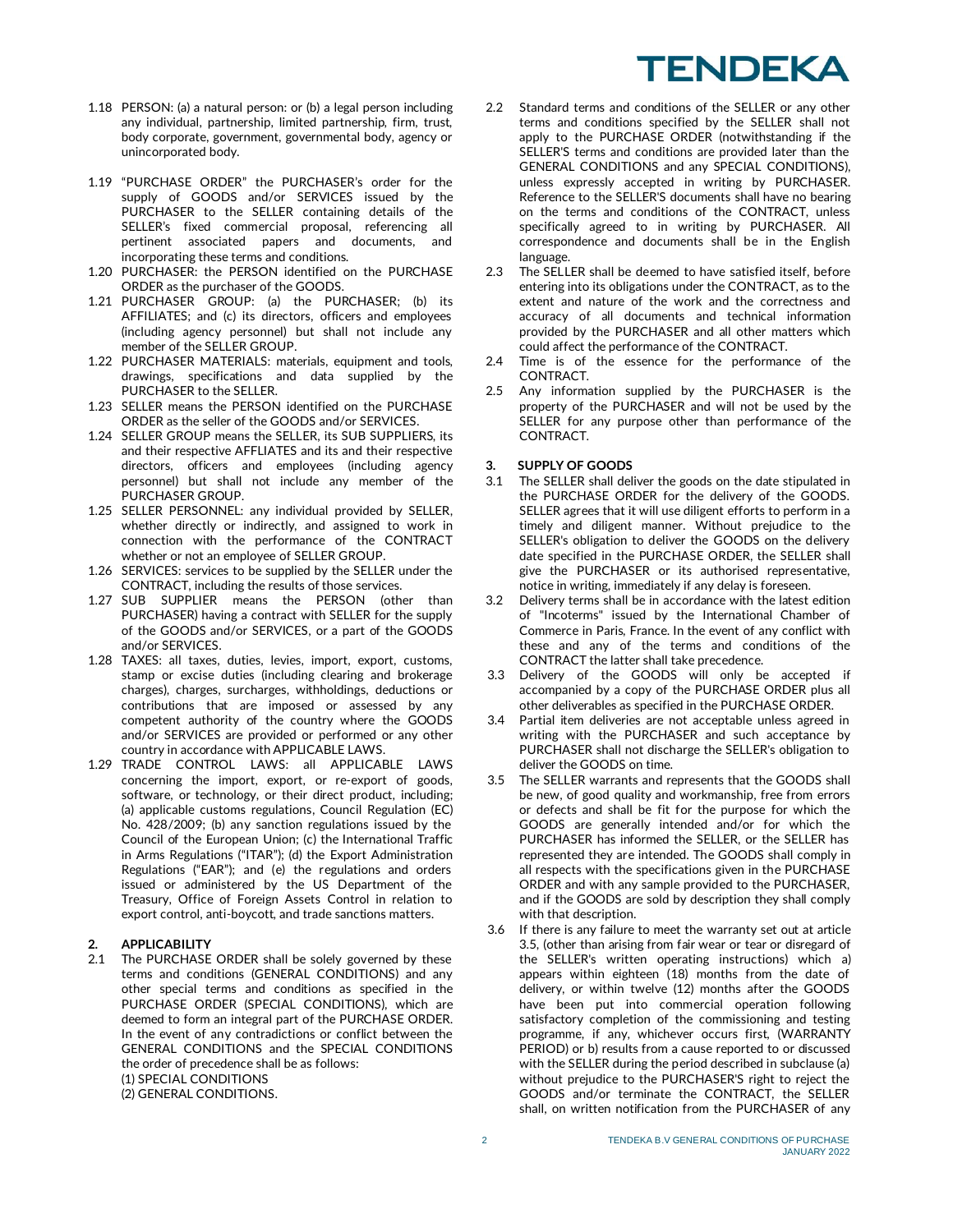defect that appears during the WARRANTY PERIOD, forthwith repair or rectify any of the GOODS (or any replacement) which are defective to the satisfaction of the PURCHASER at the SELLER's own expense. Such repair or rectification shall include but not be limited to replacement of any part or the whole of the GOODS at the SELLER'S sole cost or, if agreeable to the PURCHASER an appropriate reduction in the price of the GOODS. The WARRANTY PERIOD shall be extended by any period equal to the period, which the GOODS have been out of operation or putting them into operation has been delayed as a result of a failure to which the warranty applied. In the event that GOODS are so replaced under warranty this article 3.6 will apply to such replaced goods.

- 3.7 The SELLER retains risk of loss of and damage to the GOODS until delivery is complete in accordance with the applicable Incoterm specified in the PURCHASE ORDER, otherwise when PURCHASER takes physical possession of the GOODS.
- 3.8 Title to the GOODS will pass to the PURCHASER at the earlier of (a) risk of loss of and damage to the GOODS passing to the PURCHASER; or (b) as PURCHASER makes payment for the GOODS.
- 3.9 Apart from any additional instructions in the PURCHASE ORDER on packing, marking and shipping, SELLER will ensure the GOODS shall always be packed, marked and shipped in such a way as to prevent damage during transport to their final destination and accurately described, classified, marked and labelled, in accordance with the CONTRACT and APPLICABLE LAWS. The total weight in kilograms (kg), shall be clearly marked on each and every individual packaged material being supplied against the PURCHASE ORDER. The same information shall be indicated in the delivery note against each item. In addition, all packages with a gross weight of one hundred kilograms (100kg) or more shall have the gross weight, dimensions, lifting points and centre of gravity stencilled on the side of the package. The country of origin and manufacturer of the GOODS shall be stated on all delivery documentation.
- 3.10 The SELLER is solely responsible for ensuring that the GOODS comply in all respects with the PURCHASE ORDER and are of good quality and workmanship, and for this purpose the SELLER shall adopt adequate procedures to ensure proper quality assurance. Notwithstanding the SELLER'S sole responsibility, the SELLER shall, if requested, submit its quality control plan, incorporating PURCHASE ORDER quality requirements, to the PURCHASER for review.
- 3.11 The SELLER shall exercise full and adequate control, which includes the inspection and testing of the GOODS during manufacture, construction or assembly.
- 3.12 In addition to the quality control of the SELLER, the PURCHASER may specify in the PURCHASE ORDER, or advise the SELLER subsequently, whether the GOODS are also subject to INSPECTION by an INSPECTOR. The result of such INSPECTION shall not relieve the SELLER of any obligations or liabilities under the PURCHASE ORDER. If, following an INSPECTION, the Purchaser considers that the GOODS do not comply or are unlikely to comply with the SELLER's undertakings in this article 3, the PURCHASER shall inform the SELLER and the SELLER shall immediately take such remedial action as is necessary to ensure compliance.

## **4. SUPPLY OF SERVICES**

4.1 The SELLER warrants that all SERVICES supplied under the CONTRACT will be: (i) performed in accordance with the CONTRACT; (ii) fit for use for any purpose specified in the CONTRACT; and (iii) free from any defect or deficiency.

- 4.2 SELLER's warranty for SERVICES applies to all defects arising within 12 months of provision of the relevant SERVICES. If the SELLER has supplied SERVICES that do not comply with the requirements of Article 4.1, the PURCHASER shall have one or more of the following rights and remedies: (a) to terminate the CONTRACT with immediate effect by giving written notice to the PURCHASER; (b) to require the SELLER to reperform the SERVICES, or to provide a full refund of the price paid for the SERVICES; (c) to refuse to accept any subsequent performance of the SERVICES which the SELLER attempts to make.; (d) to recover from the SELLER any expenditure incurred by the PURCHASER in obtaining substitute services from a third party; and (e) to claim damages for any additional costs, loss or expenses incurred by the PURCHASER arising from the SELLER's failure to comply with Article 4.1
- 4.3 SELLER will supply SERVICES diligently, efficiently, and carefully, in a good and professional manner, and in accordance with best practice in the SELLER's industry, profession or trade.
- 4.4 SELLER will furnish all skills, labour, supervision, equipment, goods, materials, supplies, transport and storage required for provision of SERVICES.
- 4.5 SELLER will obtain and at all times maintain all licences and consents which may be required for the provision of SERVICES.
- 4.6 SELLER will observe all health and safety rules and regulations and any other security requirements that apply at any of the PURCHASER's premises.
- 4.7 SELLER will hold all PURCHASER MATERIALS in safe custody at its own risk, maintain the PURCHASER MATERIALS in good condition until returned to the PURCHASER, and not dispose or use the PURCHASER MATERIALS other than in accordance with the PURCHASER's written instructions or authorisation.
- 4.8 SELLER shall not do or omit to do anything which may cause the PURCHASER to lose any licence, authority, consent or permission upon which it relies for the purposes of conducting its business, and the SELLER acknowledges that the PURCHASER may rely or act on the SERVICES.
- 4.9 In providing any SERVICES, SELLER will only use SELLER PERSONNEL who are properly permitted, qualified, suitably trained, competent, skilled, and experienced in accordance with best practice in the SELLER's industry, profession or trade and as required by the CONTRACT.

### **5. CHARGES AND PAYMENT**

- 5.1 PURCHASER agree to pay the CONTRACT PRICE to SELLER at the times, in the manner, and in the currency specified in the PURCHASE ORDER and in this Article. The CONTRACT PRICE is all inclusive except for value added tax or other sales tax.
- 5.2 In respect of GOODS, SELLER shall invoice PURCHASER on or at any time after completion of delivery. In respect of SERVICES, the SELLER shall invoice the PURCHASER on completion of the SERVICES. Invoices will only be accepted if accompanied by a copy of the PURCHASE ORDER and any variations which may have been issued by PURCHASER. To the extent that payments to be made under the CONTRACT attract value added tax or other sales tax, the proper amount of such tax shall be shown as a separate item on the invoice.
- 5.3 In consideration of the supply of GOODS and/or SERVICES by the SELLER, the PURCHASER shall pay any undisputed invoiced amounts within 45 days of the date a correctly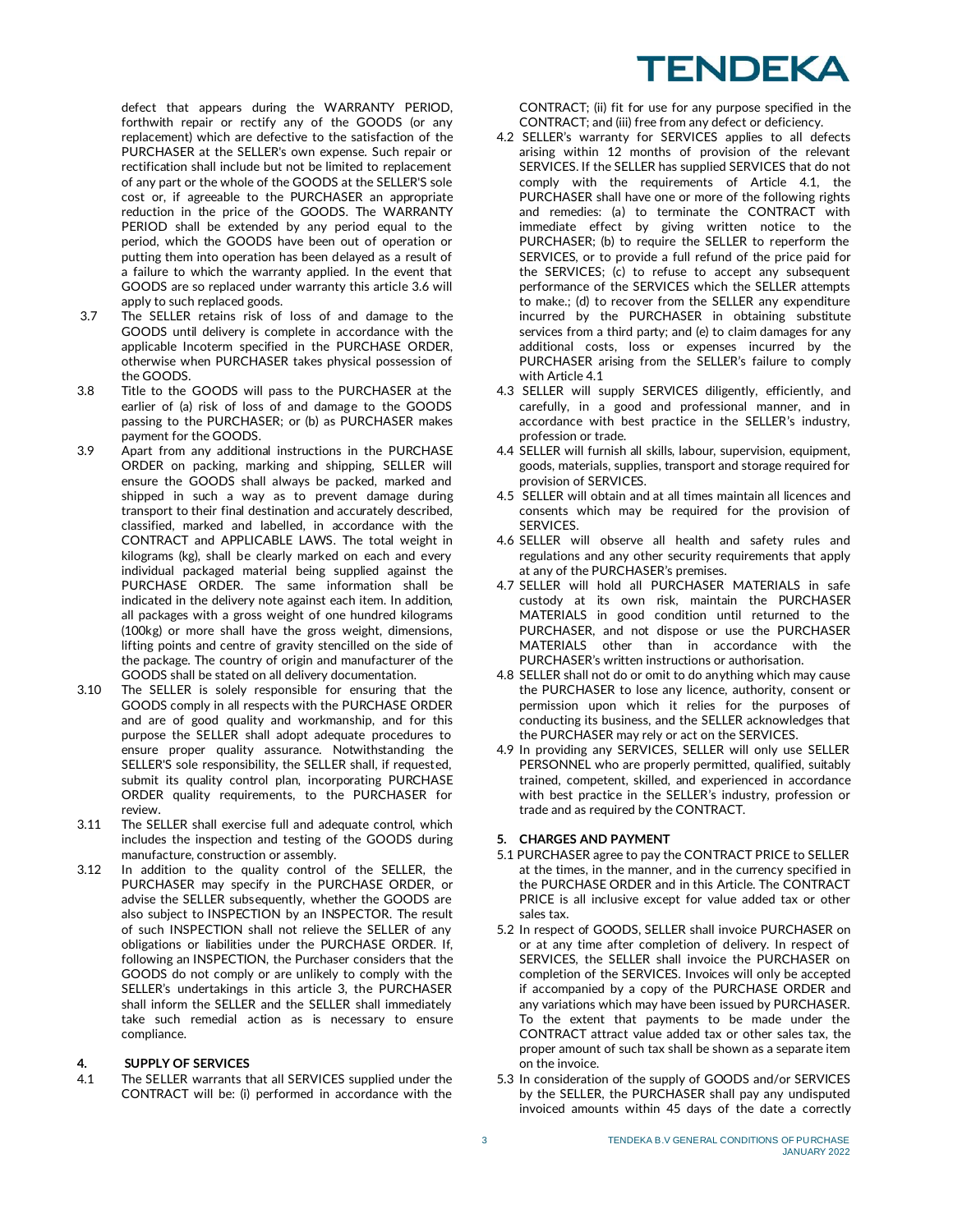rendered invoice is received by the PURCHASER from the SELLER. If PURCHASER disputes an invoice, PURCHASER may withhold payment of any disputed part of an invoice and pay only the undisputed part. PURCHASER may at any time, without notice to the SELLER, set off any liability of the SELLER to the PURCHASER against any liability of the PURCHASER to the SELLER, whether either liability is present or future, liquidated or unliquidated, and whether or not either liability arises under the CONTRACT. Any exercise by the PURCHASER of its rights under this Article shall not limit or affect any other rights or remedies available to it under the CONTRACT or otherwise.

# **6. LIQUIDATED DAMAGES**

Where any liquidated damages are set out in the CONTRACT, and are applicable, all amounts are agreed as genuine pre-estimates of the losses that may be sustained by failure of performance and are not a penalty.

# **7. TAXES**

- 7.1 All TAXES charged to or levied or imposed on the SELLER whether of the PURCHASERS country or otherwise in connection with the performance of the CONTRACT by the SELLER, or any work in connection therewith, shall be for the account of and be borne by the SELLER. The SELLER shall INDEMNIFY the PURCHASER against all TAXES charged to or levied or imposed on the PURCHASER which, in accordance with this article, are for the SELLER's account.
- 7.2 It shall be the SELLER's responsibility to investigate and establish its liability for all TAXES which may be applicable to or be levied in connection with the performance of the CONTRACT or any work in connection therewith.
- 7.3 PURCHASER may withhold and pay over to the relevant authorities TAXES from any payment that would otherwise be made by PURCHASER to SELLER to the extent that the withholding may be required by APPLICABLE LAWS. PURCHASER will provide SELLER with tax receipts or other proof of payment for any TAXES withheld within 60 days after payment. Where the requirements for any withholding are avoided by SELLER holding a valid exemption certificate, the SELLER shall inform the PURCHASER on a timely basis of the certificate and provide copies of the certificate or further information that may be required to avoid the withholding.

### **8. INDEMNITY ARRANGEMENTS**

- 8.1 Where the CONTRACT relates to the supply of (i) GOODS or (ii) the supply of SERVICES at premises not owned or operated by the PURCHASER, liability for loss of and damage to property and for personal injury, death or disease to any PERSON, arising in connection with the CONTRACT, will be determined in accordance with APPLICABLE LAW.
- 8.2 Where SERVICES are being carried out at premises owned or operated by the PURCHASER, (i) the SELLER shall be responsible for and shall INDEMNIFY the PURCHASER GROUP from and against all LIABILITIES in respect of: (a) Loss of or damage to property of the SELLER GROUP whether owned, hired, leased or otherwise provided by the SELLER GROUP arising from or relating to the performance of the CONTRACT; and

(b) Personal injury including death or disease to any person employed by the SELLER GROUP arising from or relating to the performance of the CONTRACT;

(c) Personal injury including death or disease or loss of or damage to the property of any third party to the extent that any such injury, loss or damage is caused by the negligence or breach of duty (whether statutory or otherwise) of the SELLER GROUP arising from or relating to the performance

of the CONTRACT. For the purposes of this clause "third party" shall mean any party, which is not a member of the PURCHASER GROUP or the SELLER GROUP; and

(ii) the PURCHASER shall be responsible for and shall INDEMNIFY the SELLER GROUP from and against any LIABILITIES in respect of.

(a) loss of or damage to property of the PURCHASER GROUP (except for PURCHASER property and GOODS while in SELLER GROUP's care, custody or control) arising from or related to the performance of the CONTRACT; and (b) Personal injury including death or disease to any person employed by the PURCHASER GROUP arising from or relating to the performance of the CONTRACT; and (c) Personal injury including death or disease or loss or damage to the property of any third party to the extent that such injury, loss or damage is caused by the negligence or breach of duty (whether statutory or otherwise) of the PURCHASER GROUP arising from or relating to the performance of the CONTRACT. For the purposes of this Clause "third party" shall mean any party, which is not a member of the SELLER GROUP or the PURCHASER GROUP.

- 8.3 All exclusions and indemnities given under this article shall (save for those under articles 8.l(c), 8.2(c) and article 8.4) apply irrespective of cause and notwithstanding the negligence or breach of duty (whether statutory or otherwise) of the indemnified party or any other entity or party and shall apply irrespective of any claim in court, under contract or otherwise at law.
- 8.4 Except to the extent of any agreed liquidated damages or other amounts that become payable under the express terms of the CONTRACT, the PURCHASER GROUP shall INDEMNIFY the SELLER GROUP from the PURCHASER's GROUP own CONSEQUENTIAL LOSS and the SELLER GROUP shall INDEMNIFY the PURCHASER GROUP from the SELLER'S GROUP own CONSEQUENTIAL LOSS.

### **9. INSURANCE BY SELLER**

- 9.1 The SELLER shall maintain levels of insurance customary for its industry to cover its LIABILITIES which may arise under or in connection with the CONTRACT and as required by APPLICABLE LAWS and ensure that the policies of insurance remain in full force and effect throughout the term of the CONTRACT. All such policies of insurance shall be placed with reputable and substantial insurers.
- 9.2 The SELLER shall supply the PURCHASER with evidence of such current policies of insurance on demand.
- 9.3 The SELLER shall ensure that SUB SUPPLIERS are insured to appropriate level as may be relevant to their work in connection with the CONTRACT.

# **10. VARIATIONS**

The PURCHASER reserves the right at any time to make variations to the CONTRACT. The SELLER shall only act upon such variations, which have been communicated by the PURCHASER'S nominated representative. If such variations cause an increase or decrease in the purchase price or an alteration in the date of delivery, the SELLER shall so advise the PURCHASER and shall give an estimate of the purchase price and/or date of delivery adjustment. Any claim by the SELLER for adjustment of the purchase price or date of delivery shall be intimated in writing to the PURCHASER within a period of twenty (20) calendar days from the date on which such variation was advised or could reasonably have been identified by the SELLER. Notwithstanding the foregoing, the PURCHASER shall not be under any obligation to accept any claim so intimated in writing and within the said period.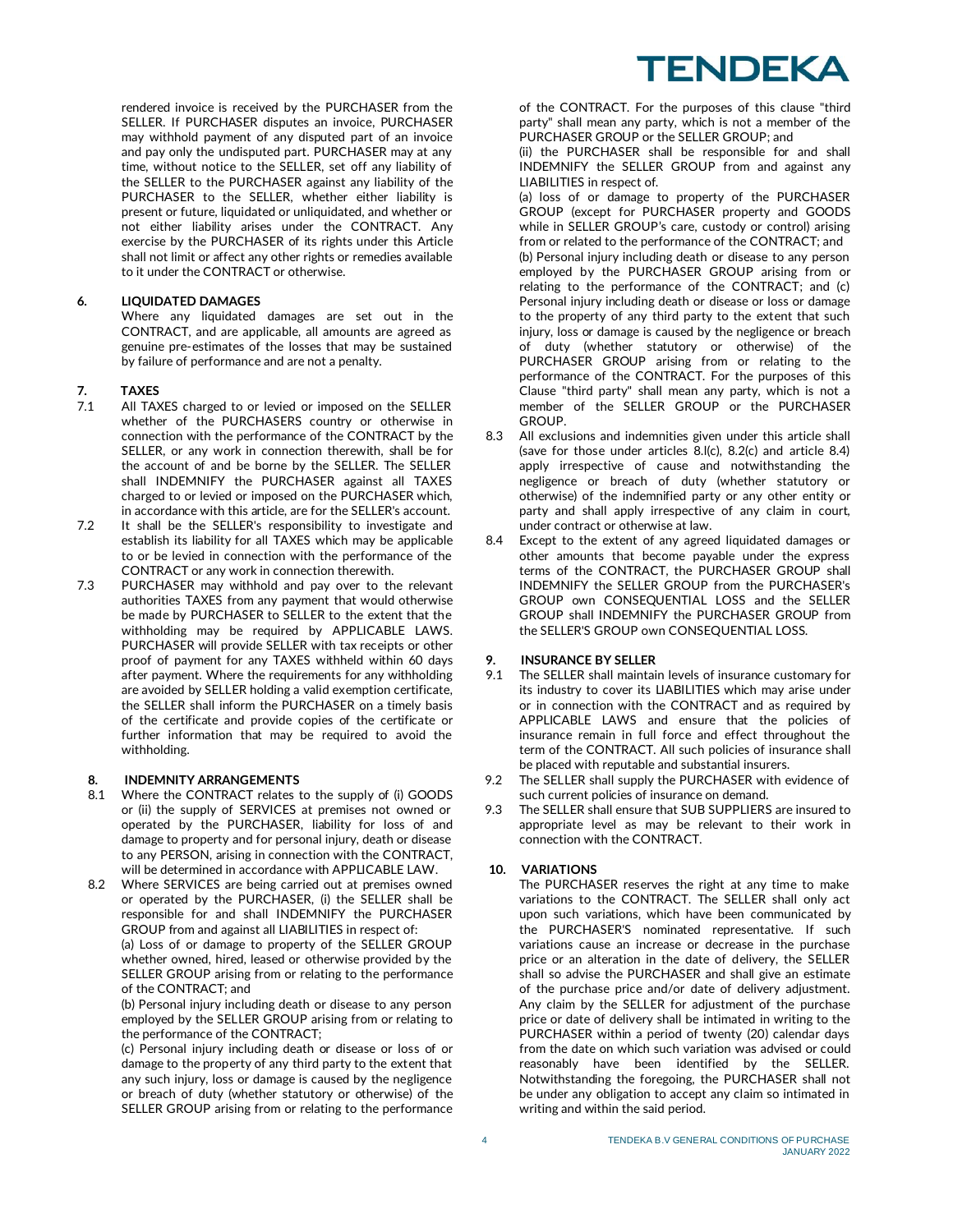### **11. INTELLECTUAL PROPERTY**

- 11.1 The CONTRACT does not grant SELLER GROUP any rights, title or interest in or to PURCHASER GROUP's IP RIGHTS, other than those set out in the CONTRACT. IP RIGHTS created by modifications, amendments, enhancements, or improvements to PURCHASER GROUP's IP RIGHTS, or made using PURCHASER GROUP's CONFIDENTIAL INFORMATION, will vest with PURCHASER or its nominee when created.
- 11.2 PURCHASER's rights under article 11.1 will not extend to SELLER's IP RIGHTS which: (i) pre-existed performance under the CONTRACT; (ii) are developed by the SELLER independently from performance of the CONTRACT; or (iii) are used by SELLER in connection with or to perform the CONTRACT but are not based on or arising out of<br>PURCHASER's IP RIGHTS or CONFIDENTIAL PURCHASER's IP RIGHTS or CONFIDENTIAL INFORMATION.
- 11.3 SELLER, warranting that it is entitled to do so, grants to PURCHASER GROUP the irrevocable, non-exclusive, perpetual, worldwide, royalty-free right and licence, with the right to grant sub-licences, to possess, and use any of SELLER's IP RIGHTS to the extent required for the PURCHASER's ongoing enjoyment or use of the GOODS or the product of the SERVICES (including the right to import, export, operate, sell maintain and repair or replace). SELLER warrants that such possession or use of GOODS, SERVICES or of SELLER's IP RIGHTS will not infringe the IP RIGHTS of any third party. SELLER shall save, defend, and hold harmless the PURCHASER GROUP from all claims, losses, damages, costs (including legal costs), expenses and liabilities of every kind and nature for, or arising out of, any alleged infringement of any IP RIGHTS of any third party arising out of or in connection with the performance of the obligations of the SELLER under the performance of the CONTRACT.

#### **12. FORCE MAJEURE**

Neither the SELLER nor the PURCHASER shall be liable for any failure to fulfil any term or condition of the CONTRACT if fulfilment has been delayed, interfered with or prevented by any event which is beyond the control of the party concerned, and was not reasonably foreseeable (a force majeure occurrence), provided however, that the respective party is not already in default of those obligations under the CONTRACT of which the performance is being delayed, interfered with or prevented. In the event of a force majeure occurrence, the party whose performance of the CONTRACT is affected shall notify the other party as soon as is reasonably practicable, giving the full relevant particulars and shall use its best efforts to remedy the situation immediately. Either party may terminate the CONTRACT if the force majeure occurrence subsists for a continuous period of more than three months. Labour disputes, strikes and industrial disputes of a non-national or regional level affecting employees of the affected party or its SUB-SUPPLIERS shall not be construed as force majeure occurrences.

## **13. LICENCES AND PERMITS**

The SELLER shall obtain all licences, permits, temporary permits, authorisations or consents, which are required by the country of PURCHASER and any other country for performance of the CONTRACT and the sale of the GOODS shall be conditional upon such licences permits, temporary permits, authorisations or consents being available timely, except to the extent that same can only legally be obtained by the PURCHASER.

#### **14. CONFIDENTIALITY/PUBLICITY**

The SELLER shall not disclose by way of press release or otherwise, to any third party the CONTRACT and any CONFIDENTIAL INFORMATION of the PURCHASER, without the prior written consent to such disclosure of the PURCHASER, except insofar and to the extent as is necessary for the supply of information to SUB SUPPLIERS, or the obtaining of any necessary licences, permits or consents. Before disclosing CONFIDENTIAL consents. Before disclosing CONFIDENTIAL INFORMATION of the PURCHASER to PURCHASERpermitted third parties the SELLER shall obtain confidentiality undertakings from such permitted third parties, which are not less stringent than the confidentiality obligations imposed on the SELLER under this article 14.

#### **15. TERMINATION**

- 15.1 In the event of the SELLER'S or any member of SELLER GROUP's non-compliance with the terms and conditions of the CONTRACT or in the event that the SELLER is subject to an INSOLVENCY EVENT prior to completion of delivery of all the GOODS and/or SERVICES in accordance with the CONTRACT, the PURCHASER shall have the right to terminate the CONTRACT forthwith and to claim damages and to have relevant GOODS or any part thereof returned to the SELLER and the ownership therein re-transferred to the SELLER.
- 15.2 The PURCHASER may at any time and at its absolute discretion by written notice to the SELLER terminate forthwith the CONTRACT for convenience. In the event of such termination the SELLER shall accept, in full and final settlement of all claims under the CONTRACT and at law, such a sum as shall reasonably compensate the SELLER for all work performed or costs reasonably and necessarily incurred and obligations assumed by it and any SUB SUPPLIER, in performance of the CONTRACT prior to the date of termination and for all work reasonably performed by giving effect to such termination. If any of the GOODS have been paid for, prior to termination or upon settlement of claims under the CONTRACT, the PURCHASER may at its option take possession of the GOODS or cause title therein to be re-transferred to the SELLER and notify the SELLER to collect the GOODS as may be reasonably instructed by the PURCHASER. In the latter event the value of the GOODS to the SELLER shall be taken into account when calculating the settlement sum but such sum shall in no event exceed the CONTRACT PRICE unless otherwise agreed.
- 15.3 In the event of a termination in accordance with article 15.1 or 15.2 above the SELLER shall immediately:

a) Cease performance of the CONTRACT or such part thereof as may be specified in the notice.

b) Allow the PURCHASER or its nominee full right of access to the SELLER'S premises to remove all or any of the PURCHASER'S property (free Issue or otherwise) and in order to do so use such of the SELLER's equipment as may be necessary. The PURCHASER shall have the right to obtain completion of the CONTRACT or the relevant part of the CONTRACT by any third parties.

c) Assign to the PURCHASER or its nominee to the extent desired by the PURCHASER all or the relevant part of the rights, titles, liabilities and subcontracts relating to the CONTRACT which the SELLER may have acquired or entered into.

d) Promptly deliver to the PURCHASER all design data, design standards, drawings, specifications, requisitions, calculations, other documents and computer software prepared under the CONTRACT up to the date of termination.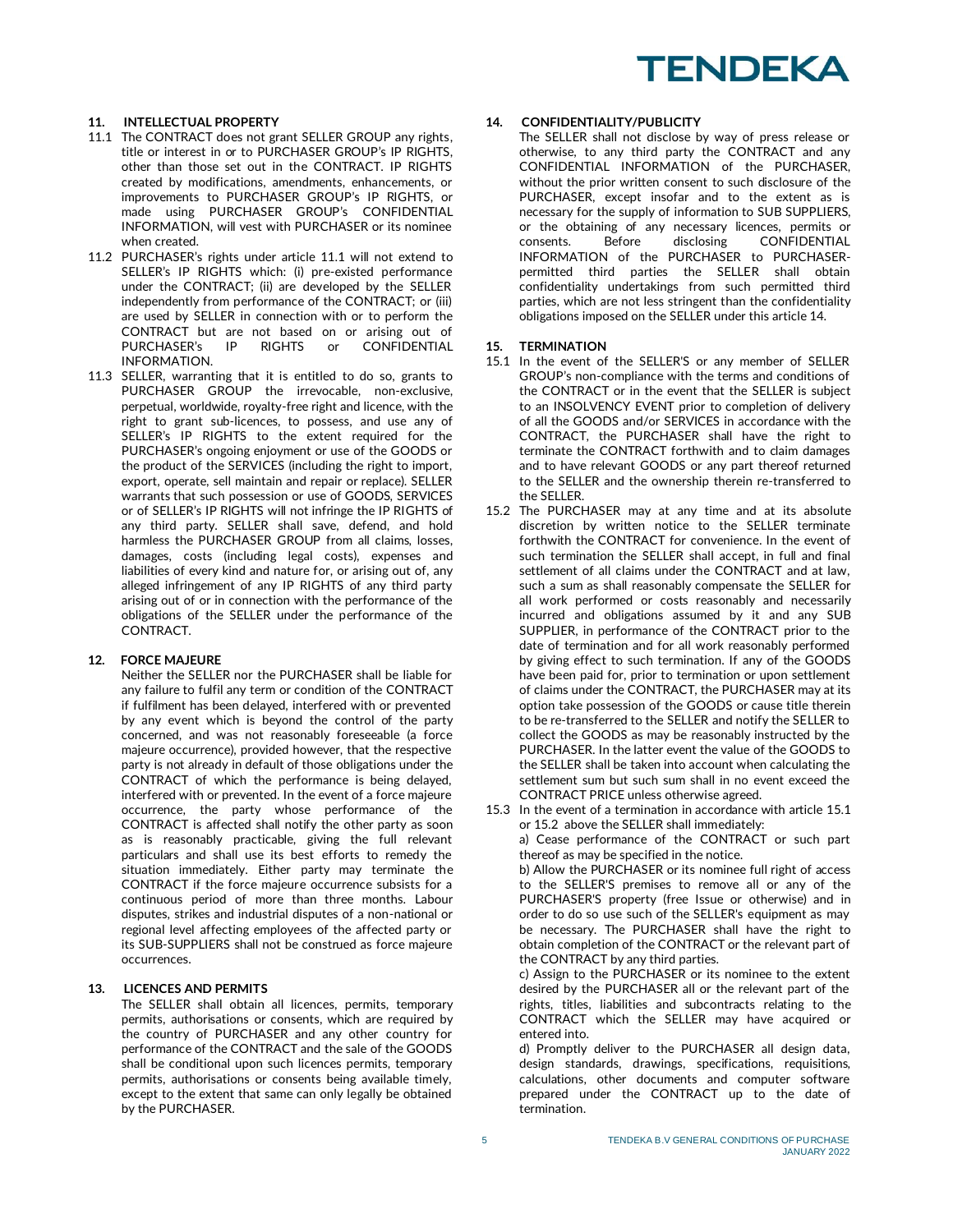## **16. LIENS**

The SELLER shall not claim any LIEN in connection with the GOODS and/or SERVICES and shall INDEMNIFY the PURCHASER GROUP against all LIENS claimed by the SELLER GROUP or any third parties.

## **17. RIGHT TO AUDIT**

For the purposes of auditing any item chargeable by a specified rate, or any other reasonable purpose, the PURCHASER or its authorised representatives shall have access at all reasonable times to all personnel, books, records, vouchers and memoranda of the SELLER directly or indirectly pertaining to the CONTRACT. The PURCHASER or its authorised representatives shall have the right to reproduce or retain copies of any of the aforesaid documents. The above rights shall continue for a period of five years after payment of the SELLER'S invoice.

## **18. LAWS AND REGULATIONS**

The SELLER shall comply with all APPLICABLE LAWS in relation to the GOODS and SESRVICES and applicable to the performance of the CONTRACT including, for the avoidance of doubt, all applicable TRADE CONTROL LAWS and all national and applicable international Health, Safety and Environmental regulations.

# **19. HAZARDOUS MATERIALS**

- 19.1 The SELLER shall ensure that the GOODS will comply with the requirements of APPLICABLE LAWS and to the extent that they contain toxic, corrosive or hazardous materials, advise the PURCHASER of any hazard inherent in the GOODS. The SELLER shall ensure that a notice accompanies each consignment of GOODS providing information (e.g. in accordance with international content & format – such as required on Chemical SHOC cards) in respect of safety, environment and health hazards, including toxicity, flammability, reactivity and corrosiveness, together with handling and storage requirements, action to be taken in case of fire or spillage, and health precautions to be observed. Where applicable, the International Maritime Dangerous Goods code and the UN number shall be specified by the SELLER. The SELLER shall conform to accepted international standards of marking and labelling each package of dangerous GOODS and each over pack containing dangerous GOODS.
- 19.2 GOODS which are contaminated beyond use, at the time of delivery, shall be regenerated or disposed of by the SELLER. The title and risk of the contaminated GOODS will transfer to the SELLER at the time contamination is identified and notified to the SELLER, who will bear all costs and expenses for the regeneration or disposal of the GOODS as the case may be.

# **20. COMPLIANCE**

- 20.1 SELLER acknowledges that it has actual knowledge of: (i) the Tendeka General Business Principles, at [https://www.tendeka.com/wp-content/uploads/QP-TEN-](https://www.tendeka.com/wp-content/uploads/QP-TEN-212B-Tendeka-General-Business-Principles-2019.pdf)[212B-Tendeka-General-Business-Principles-2019.pdf,](https://www.tendeka.com/wp-content/uploads/QP-TEN-212B-Tendeka-General-Business-Principles-2019.pdf) and; (ii) Tendeka's Code of Conduct, at [https://www.tendeka.com/wp-content/uploads/QP-TEN-](https://www.tendeka.com/wp-content/uploads/QP-TEN-212A-Tendeka-Code-of-Conduct-2019.pdf)[212A-Tendeka-Code-of-Conduct-2019.pdf](https://www.tendeka.com/wp-content/uploads/QP-TEN-212A-Tendeka-Code-of-Conduct-2019.pdf)
- 20.2 SELLER agrees that it and each member of SELLER GROUP will adhere to the principles contained in the Tendeka General Business Principles and Tendeka Code of Conduct (or where SELLER has adopted equivalent principles, to those equivalent principles) in all its dealings with or on

behalf of PURCHASER, in connection with the CONTRACT and related matters.

### **21. ANTI-BRIBERY**

- 21.1 SELLER warrants and represents that in connection with the CONTRACT and related matters: (a) it is knowledgeable about ANTI-BRIBERY LAWS applicable to the performance of the CONTRACT and will comply, with all applicable ANTI-BRIBERY LAWS; (b) SELLER GROUP has not made offered, authorised, or accepted, and will not make, offer, authorise, or accept, any payment, gift, promise, or other advantage, whether directly or through any other PERSON, to, or for the use or benefit of any GOVERNMENT OFFICIAL or any other PERSON where that payment, gift, promise or other advantage would (i) comprise a facilitation payment; or (ii) violate the relevant ANTI-BRIBERY LAWS.
- 21.2 SELLER will immediately notify PURCHASER if SELLER receives or becomes aware of any request from a GOVERNMENT OFFICIAL or any other PERSON that is prohibited by Article 21.1
- 21.3 SELLER will ensure that all transactions are accurately recorded and reported in its books and records to reflect truly the activities to which they pertain, such as the purpose of each transaction, with whom it was entered into, for whom it was undertaken, or what was exchanged.
- 21.4 SELLER will maintain adequate internal controls and procedures to ensure compliance with ANTI-BRIBERY LAWS, including the ability to demonstrate compliance through adequate and accurate recording of transactions in its books and records, keeping such books and records available for audit for five years following termination of the CONTRACT.
- 21.5 SELLER will INDEMNIFY PURCHASER GROUP for any LIABILITIES arising out of SELLER's breach of ANTI-BRIBERY LAWS or any related undertakings under this Article.

# **22. NOTICES**

22.1 All notices or other communications under the CONTRACT must be in English and in writing, and (i) delivered by hand; (ii) sent by prepaid courier; (iii) sent by registered post; or (iv) sent by email with confirmation receipt requested. Notices and communications are effective when actually delivered at the address specified in the CONTRACT. Any change of such address shall be notified to the other party in writing.

### **23. APPLICABLE LAW**

The CONTRACT and any dispute or claim arising out of or in connection with the CONTRACT or its subject matter or formation, including any non-contractual disputes or claims shall be exclusively governed and interpreted in accordance with the Laws of England and Wales.

# **24. ARBITRATION**

24.1 Any dispute or claim arising out of or in connection with the CONTRACT or its subject matter or formation, whether in tort, contract, under statute, or otherwise, including any question regarding its existence, validity, interpretation, breach, or termination, and including any non-contractual claim will be resolved in the first instance by the parties through direct consultation and discussion. If such discussions cannot resolve such dispute within a reasonable period the dispute will be finally and exclusively resolved by arbitration in London, United Kingdom, under the UNCITRAL Rules of Arbitration by an arbitrator selected by each of the parties and a third arbitrator selected by the first two arbitrators. The arbitration award shall be final and